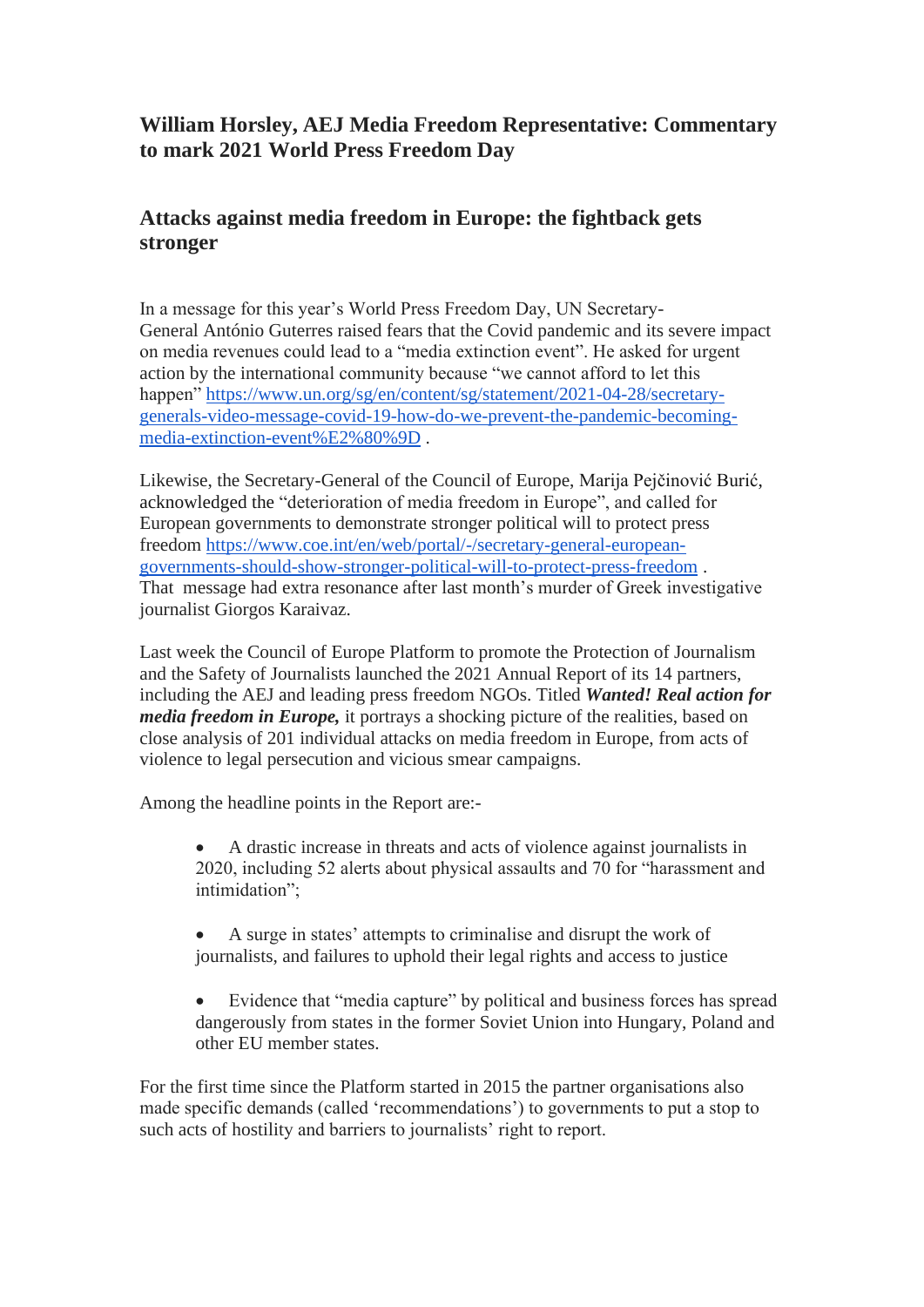Those messages are addressed directly to the 47 Council of Europe governments seeking practical remedial actions as part of an ongoing dialogue. This reflects the extraordinary progress made in Europe towards holding governments to account for serious violations of their legal obligations to protect media freedom.

Meanwhile the European Commission, which has long acknowledging its limited "competence" over media freedom, now has its own Rule of Law Mechanism, with annual reports assessing the records of its 27 member states on press freedom and media pluralism. And it has raised the prospect of future European Media Freedom Act.

In terms of international laws that are binding on European states, the ultimate sanction for violations comes through judgements by the European Court of Human Rights in Strasbourg. Already in 2014 the court required Turkey to release a number of journalists who had been held for long periods in pre-trial detention file:///C:/Users/William%20Horsley/Downloads/Judgments%20Nedim%20 Sener%20v.%20Turkey%20and%20Sik%20v.%20Turkey%20-

%20investigative%20journalists'%20pre-

trial%20detention%20for%20over%20a%20year.pdf . And just last month Turkey freed journalist and newspaper editor Ahmet Altan after an urgent demand by the Strasbourg court. It ruled, in response to the legal complaint on Altan's behalf, that his four-year imprisonment had violated his basic rights and he must be released at once <https://go.coe.int/o3qJ3> .

Many more journalists are still unjustly held in jails in Council of Europe member states Turkey, Azerbaijan, Russia and the UK (Julian Assange), as well as in nonmember Belarus. But rulings like those against Turkey are possible because the European Convention on Human Rights and the ECtHR exist to protect the rights of individuals against the misuse of power by governments. The Council of Europe also requires member states to ensure that the human rights standards in the Convention are upheld in their domestic laws. And crucially, the case law of the Strasbourg court states that freedom of expression and press freedom should be accorded the broadest scope of protection because of the vital "public watchdog" role of the media.

This European Convention system can only work properly if governments honour their democratic obligations. So the Council of Europe's mandate also calls for it to encourage NGOs and journalists' associations to participate in developing its priorities and policies. So the Association of European Journalists and European Federation of Journalists (EFJ) have been able to play a direct part in the preparation of "soft law" texts aimed at ensuring that freedom of expression (Article 10) standards in the Convention are upheld in practice.

In 2016 the 47 Council of Europe governments adopted a landmark *Recommendation on the protection of journalism and the safety of journalists and other media actors* [https://search.coe.int/cm/Pages/result\\_details.aspx?ObjectId=09000016806415](https://search.coe.int/cm/Pages/result_details.aspx?ObjectId=09000016806415d9#_ftn1) [d9#\\_ftn1](https://search.coe.int/cm/Pages/result_details.aspx?ObjectId=09000016806415d9#_ftn1) . Its core message was that member states are legally obliged 1) to protect journalist from harm when they are known to be at risk because of their work, 2) to create by their own laws and practices a "favourable environment" for free and independent journalism to flourish, and 3) to prosecute and bring to justice anyone responsible for attacking journalists, so ending the impunity that is widely believed to